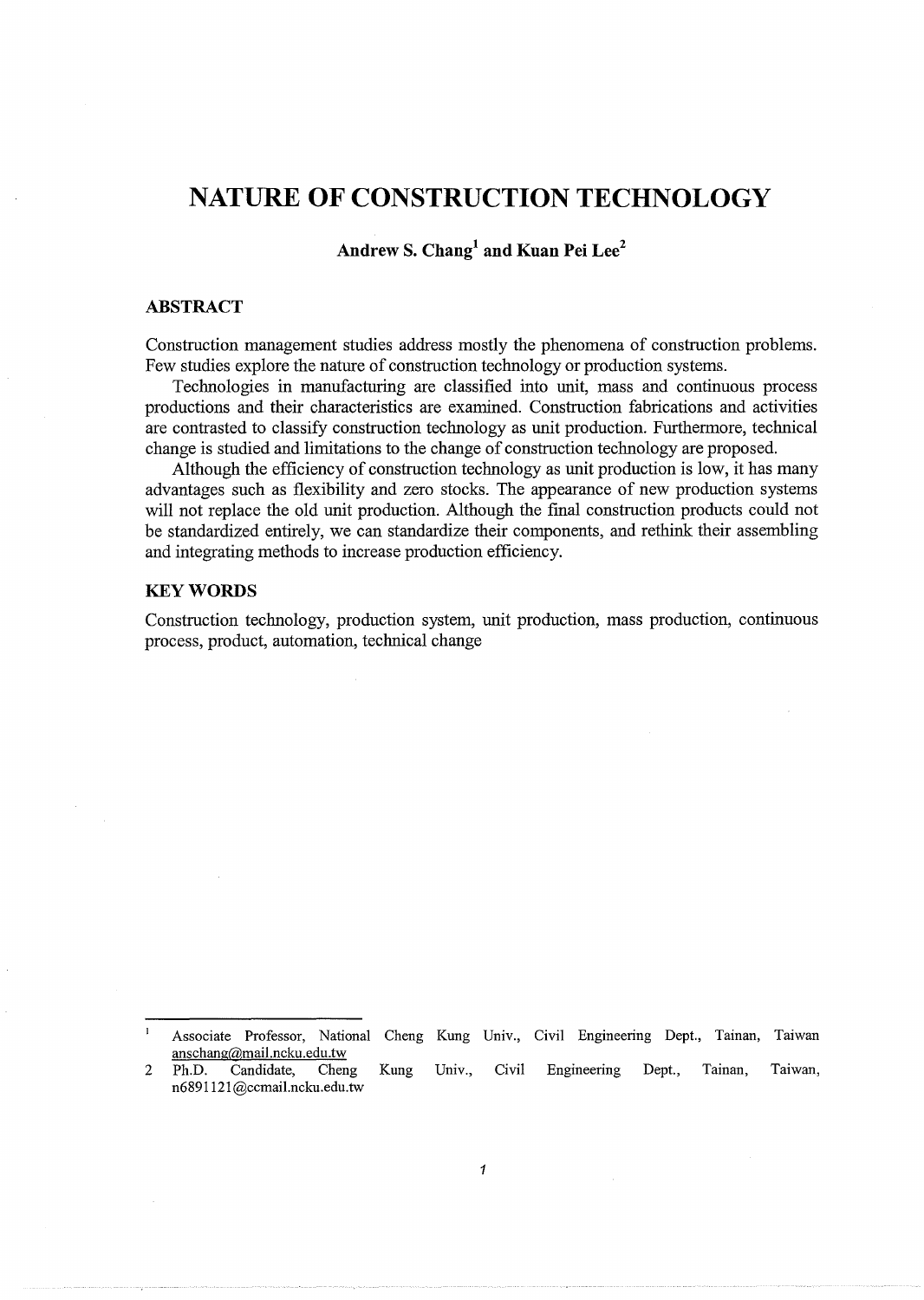# **INTRODUCTION**

Construction is the major process in the construction project life cycle and many parties are involved. For a long time construction productivity has not been satisfactory. Improvement studies mostly focus on construction activities, while few studies explore the nature of construction technology or production systems (Howell 1999).

Since industrial revolution, people keep looking for efficient production systems. Departing from the earliest built-to-order production, manufacturing and industrial process plants adopted mass, continuous process, flexibility, and even advanced IT production systems to gain advantages in efficiency and effectiveness. However, the construction process has none of the characteristics of the modern manufacturing (Bertelsen 2002).

Most construction projects are still built under the traditional way of one-of-a-kind production. The use of IT in construction has often failed to produce the results intended. These inefficiencies of operations may largely result from particular complexity factors owing to industry specific uncertainties and interdependences (Dubois and Gadde 2002). Therefore, it needs to understand the nature of construction technology more to explain these phenomena, and a theory of construction production to solve the problems (Koskela 2000).

This study contrasts construction practice with technology theory. It defines construction technology, compares characteristics of different technologies, discusses technical change and construction technology's limitation, and finally presents improvement strategy for the construction industry.

## **DEFINITION OF TECHNOLOGY**

Technology has different meanings and definitions. In manufacturing, technology has often been used interchangeably with the production system. Daft (2004) defines technology as the tools, techniques, machines, and actions used to transform organizational input (materials and information) into output (products and services). Slack et al. (1995) also see production as a transformation process. In addition to the transformation process, Koskela (2000) sees the production as a flow to reduce waste and a value generation process to meet customer needs. These definitions are shown in Figure 1: the core circle is the transformation process, the input-process-output is a flow, and the output products or services have to meet customer needs.

Technology includes hard machinery and soft work procedures. Most literature of technology emphasizes the hardware aspect such as machine and techniques but neglects the software aspect such as methods of working and managing. Technology influences performance and achievement of strategic objectives. The software of the transformation process is like tacit knowledge that is worth exploring in depth to supplement hardware to achieve better performance.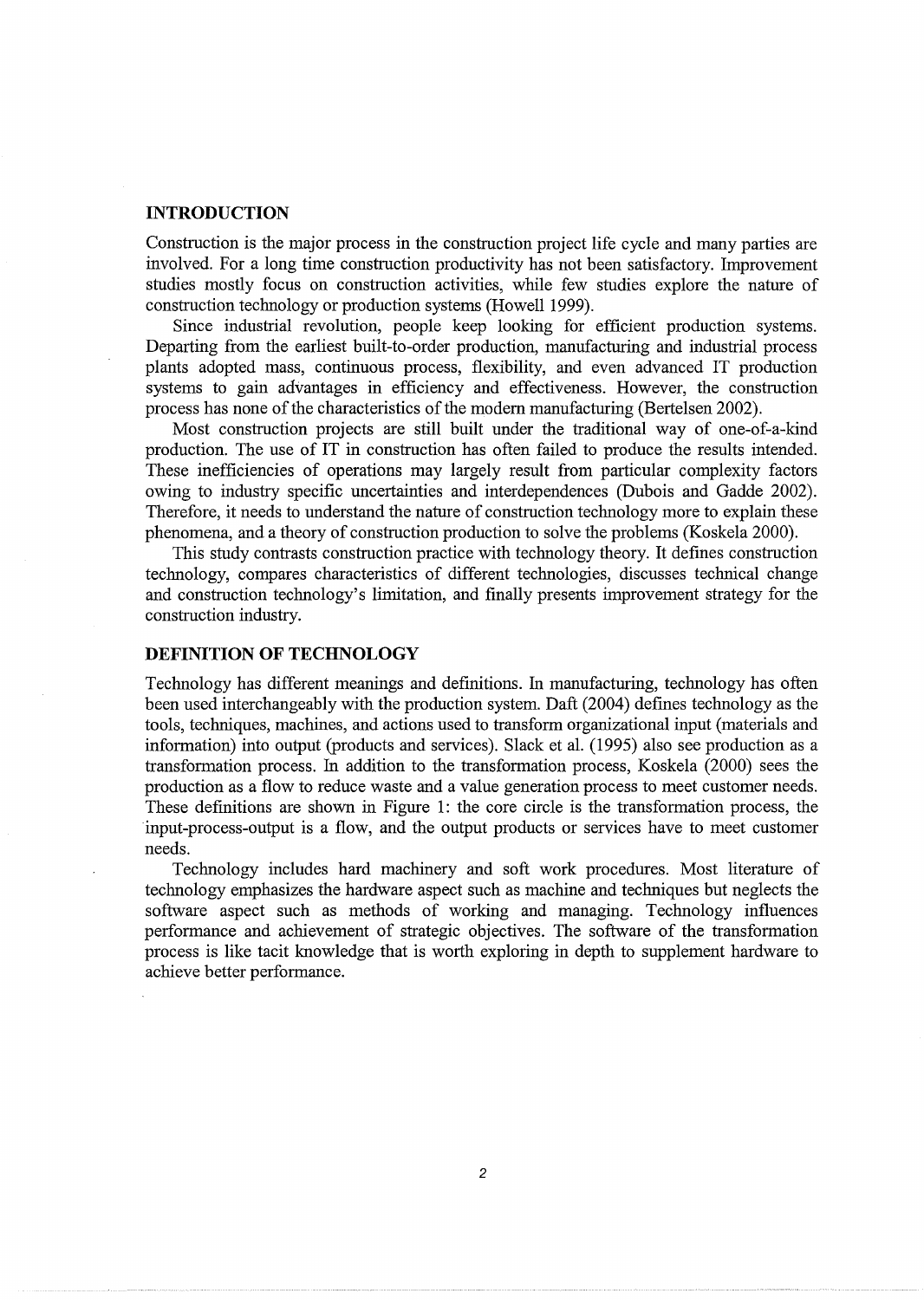

Figurel. Definition of Technology

## **CONSTRUCTION TECHNOLOGY**

Woodward (1994) classified production systems into unit and small-batch production, largebatch and mass production, and continuous process production according to technical complexity of the manufacturing process. Technical complexity represents the extent of mechanization of the production process. Similarly, Schmenner (1993) divided manufacturing processes into a spectrum of five major types: project, job shop, batch flow, line flow, and continuous flow.

In Woodward's scale of technical complexity, the three groups are originally consolidated from ten categories. Typical construction component fabrications and jobsite activities are compared with the ten categories as shown in Table 1.

It can be seen that most construction jobsite activities belong to unit production. For the first of the ten categories, the production of single pieces of customer orders means build by project. When the project is divided into jobsite activities, concrete pouring belongs to this category because its activities are arranged into pieces following finished steal bar and formwork. The steal bar and formwork are prepared as technically complex units one by one such as beams and columns, which is one level up in the technical complexity and belong to the  $2<sup>nd</sup>$  category. Precasting, a kind of standardization work learned from manufacturing, belongs to the  $3^{rd}$  category of fabrication of large equipment in stages.

Hence, construction is a kind of unit production based on the majority of jobsite activities. Although some component fabrications reach the mass or continuous process production level such as cement plant and building materials, they are mostly done by suppliers or fabricators, not constructors in the construction supply chain (Ballard and Howell 1998).

Fabrications of construction components are better performed than construction jobsite activities. The challenges for construction management are to assemble or integrate these fabricated components into better planned and executed construction activities.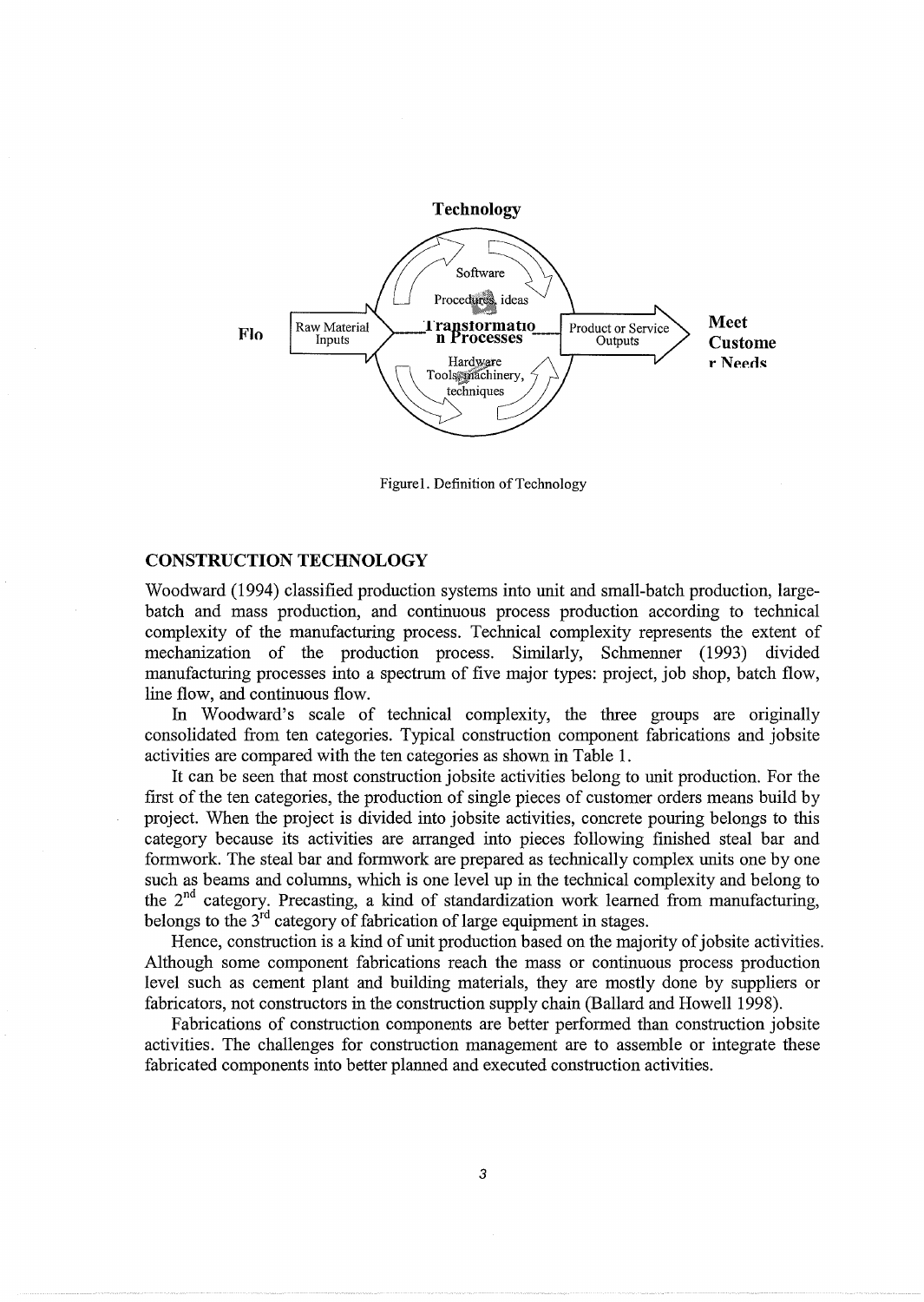|                                       | <b>Technology Classification</b>                                                                                                          | Component<br><b>Fabrications</b> | Jobsite<br><b>Activities</b> |
|---------------------------------------|-------------------------------------------------------------------------------------------------------------------------------------------|----------------------------------|------------------------------|
| Small-batch<br>and unit<br>production | Production of single pieces of<br>Π<br>customer orders                                                                                    | Build by project                 | Concrete pouring             |
|                                       | Production of technically complex<br>2<br>unit one by one                                                                                 |                                  | Steel bar tying,<br>formwork |
|                                       | Fabrication of large equipmment in<br>B<br>stages                                                                                         |                                  | Precasting                   |
|                                       | Production of pieces in small<br>Ø<br>batches                                                                                             |                                  | Excavation                   |
| Large-batch<br>and mass<br>production | Production of components in large<br>3<br>batches subsequently assembled<br>diversity                                                     | Concrete batch plant             |                              |
|                                       | Production of large batches,<br>n<br>assembly line type                                                                                   | Assembly house                   |                              |
|                                       | m<br>Mass production                                                                                                                      | Cement plants                    |                              |
| Continuous<br>process<br>production   | Continuous process production<br>combined with the preparation of a<br>ß<br>product for sale by large-batch or<br>mass production methods | Building materials               |                              |
|                                       | Continuous process production of<br>O<br>chemicals in batches                                                                             | Paint plant                      |                              |
|                                       | Continuous flow production of<br>m<br>liquids, gases, and solid shapes                                                                    |                                  |                              |

### Table 1. Construction Activities in Technology Categories

## **TECHNOLOGY CHARACTERISTICS**

Service and manufacturing are the two main types of technology in organizations. Their characteristics are compared in Figure 2. Service technology emphasizes the process and manufacturing addresses the product. The construction industry is in the middle, characterized by a combination of the two. For example, the contractor needs to interact with the owner very closely, just like the service. She also builds tangible structures, the same as manufacturing.

A number of construction studies expect to copy successful experience from manufacturing. However, lessons can be learned only to certain extent since their characteristics are not the same (Ballard and Howell 1998). That is, construction needs to find out its own nature and develop its own stories.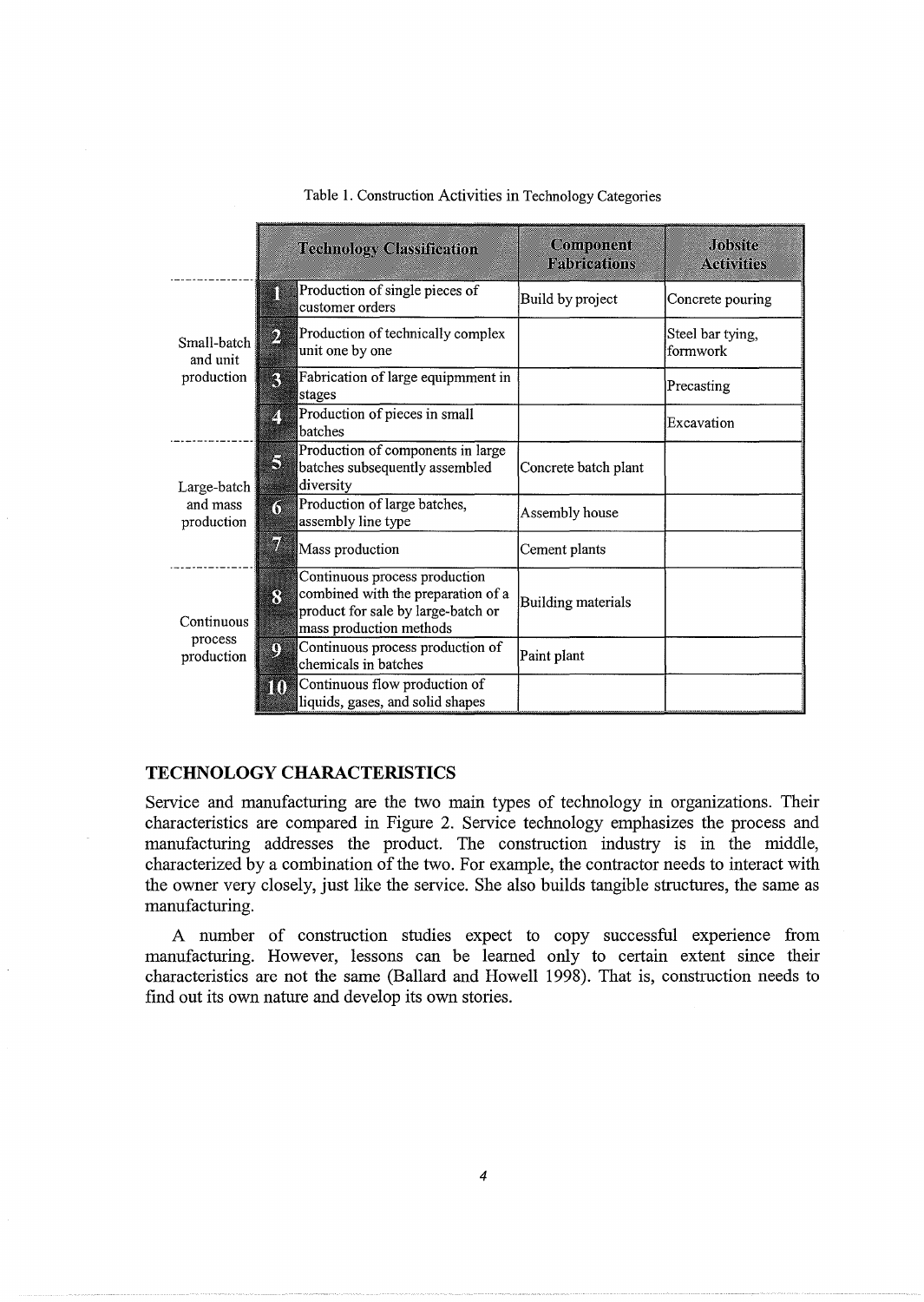| $\sqrt{\text{Service Teq}}$ logy                                                                 |                | <b>Manufacturing Technology</b>       |
|--------------------------------------------------------------------------------------------------|----------------|---------------------------------------|
| $\ I.$ Intangible $\overrightarrow{out}$ put                                                     |                | Construction 1. Tangible product      |
| 2. Quality is percieved and difficult $\sigma$ <b>Technology</b> 2. Quality is directly measured |                |                                       |
| measure                                                                                          |                | 3. Capital asset intensive            |
| 3. Labor and knowledge intensive                                                                 | <b>Service</b> | 4. Little direct customer interaction |
| 4. Customer interaction generally                                                                | and            | 5. Longer response time is            |
| high                                                                                             | Product        | acceptable                            |
| 5. Rapid response time                                                                           |                |                                       |

Figure 2. Characteristics of Services and Manufacturing

The characteristics of three technologies are compared in Table 2. Unit production tends to be job shop operations that manufacture and assemble small orders to meet specific needs of customers. It relies heavily on the human operator and is not mechanized. Although machinery is used for part of the produciton process, final assembly requires highly skilled human opertions to ensure reliability of products. Mass production is characterized by long production runs of standardized parts. Output often goes into inventory from which orders are filled. Examples include most assembly lines. In continuous process production, the entire process is mechanized and there is no starting and stopping. Examples include chemical plants and refmeries.

| Table 2. Technology Characteristics |                                       |                           |                                      |  |  |
|-------------------------------------|---------------------------------------|---------------------------|--------------------------------------|--|--|
| Technology<br>Characteristics       | Unit Production<br>(Construction)     | Mass Production           | Continuous Process<br>Production     |  |  |
| Process predictability              | Low<br>(High uncertainty)             | Medium                    | High                                 |  |  |
| Mechanization                       | Low<br>(Labor intensive)              | Medium                    | High                                 |  |  |
| Batch                               | Small<br>(Pieces)                     | Medium                    | Large                                |  |  |
| Product complexity                  | Integral<br>(Heavy integration)       | Assembly or<br>components | Dimensional                          |  |  |
| Standardization                     | Low<br>(Less duplication)             | Middle                    | High<br>(less types)                 |  |  |
| Sale                                | Production to orders<br>(by contract) | Inventory                 | Some inventory<br>difficult to store |  |  |

|  |  |  | Table 2. Technology Characteristics |
|--|--|--|-------------------------------------|
|--|--|--|-------------------------------------|

The characteristics of construction technology are similar to those of unit production. Construction's process predictability is low because of high uncertainty that resulting in actual deviation from planning. Mechanization is low because of labor intensive. Many activities are operated in small batches or pieces. Products are highly complex that requires heavy integration. Standardization is low because of unique design, less duplication, or little repetitiveness. And the construction project is operated by contract.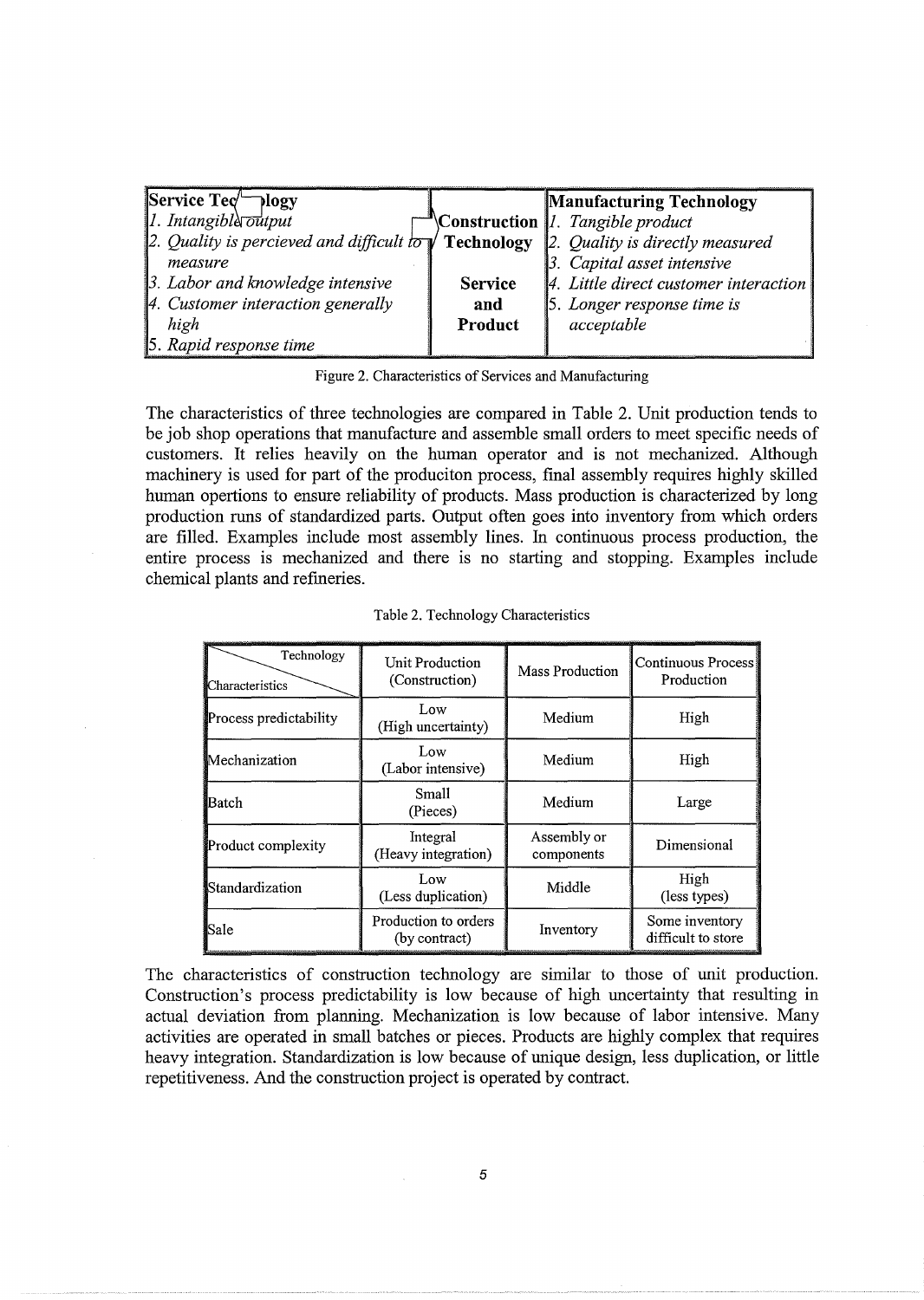#### FORCES OF TECHNICAL CHANGE

Competitive pressures often drive firms to adopt new technologies to differentiate from competitors or to gain a cost advantage (Porter 1985). Market pull and technology push are two forces that strongly influence the adoption of new technologies (Mowery and Rosenberg 1979), as shown in Figure 3. Market pull forces come mainly from customer needs. Technology has to change when the market changes and the old technology can not meet customer needs. The market pull drives organizations to change from top down to modify strategic objectives and adopt more advanced systems. For example, a unit production is changed to mass production when the difference of customer needs in the market decreases.



Figure 3. Driving Forces of Technical Change

Technology push causes a bottom up change. This change occurs when hardware and software techniques develop that enables organizations to use new and more effective means to achieve organization goals. Technology push includes the hard technical change and soft managerial change, in which management methods, processes, and procedures have to be compatible with the machines, tools, and techniques.

Market pull forces are the primary influence on the technical change compared to technology push (Mitropoulos and Tatum 2000). Studies of new product and process development also support the argument that market pull forces are the primary influence on innovation compared to technology push (Myers and Marquis 1969; Langrish et al. 1972). That is, customer needs drive the transformation process change.

# CHANLLEGES FOR CONSTRUCTION TECHNICAL CHANGE

It is important to have good precognition of problems when leading a technical change. The challenges of construction technical change are illustrated in Figure 4. Three major problems are the broken junction, jumbled jobsite process, and vague demands from unclear customers. In the front component fabrication part, mass or continuous process production approach is allowed to generate steady work flow. Once reaching the junction with jobsite activities, the flow becomes turbulent that requires the unit production to handle subsequent jumbled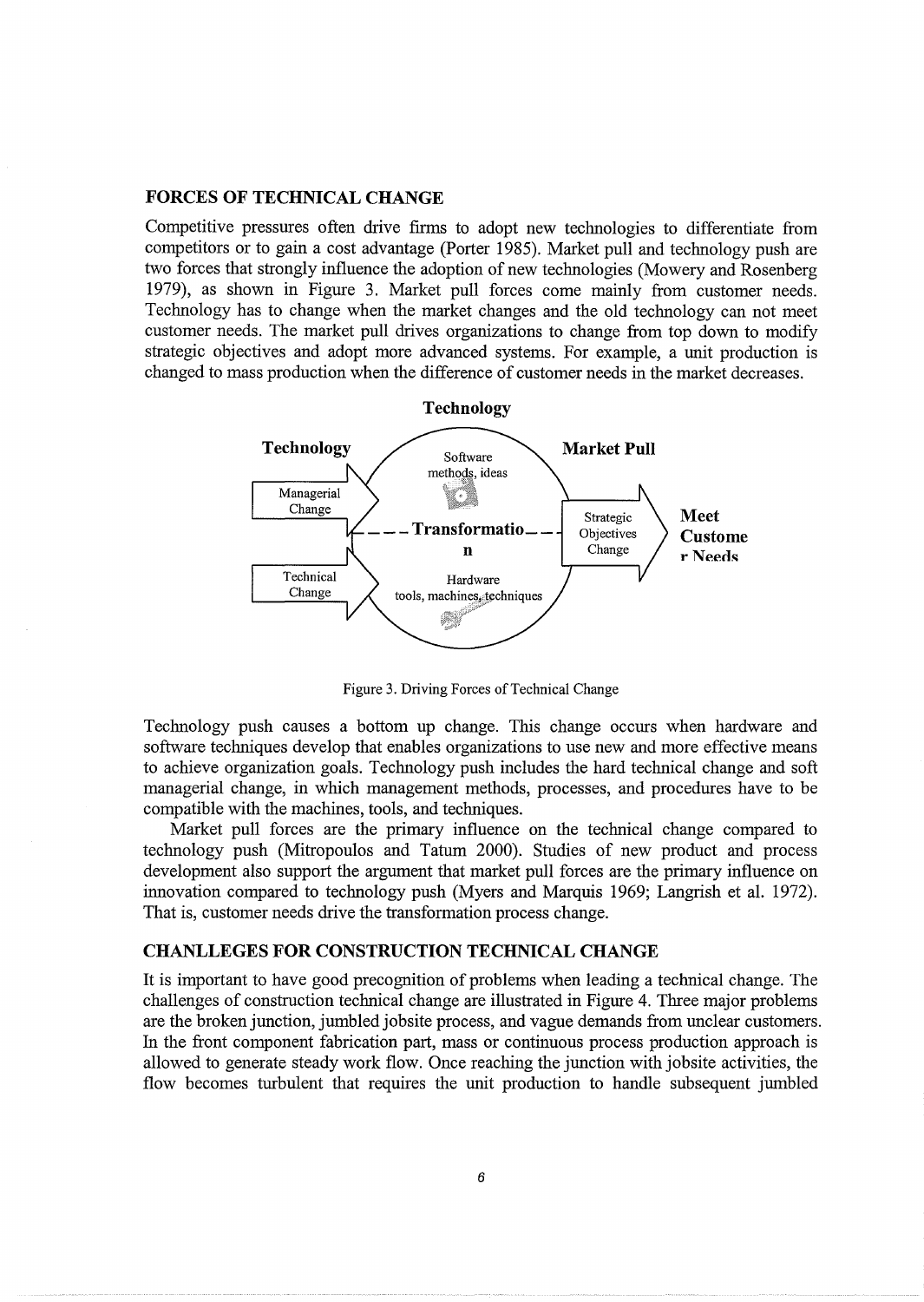processes. We can see many construction supply chain endeavors design material supply or web-based bidding well, but stop at the jobsite activities. Customer needs are indeed important to know. But customers of construction projects are unclear. Are they users? Where are they? What are their needs? The needs are usually vaguely explained by owners and/or designers in the front and change afterwards (Bertelsen 2002).



Figure 4. Challenges of Construction Technical Change

Combination of two processes is common for many productions. The reason for the hybrid process is that one part such as batch flow is not as nimble as the other part such as continuous flow (Schmenner 1993). In most hybrid processes, the second part is more nimble than the first to quicken the whole process (Schmenner 1993). However, in the construction hybrid process in Figure 4, the second part of jobsite process slows down the whole process.

Although lean engineering and manufacturing is based on standardization (GM 1997), the essence of jumbled construction jobsite activities restrict process standardization. Gibb (2001) pointed out that houses are not cars and maximum standardization is not always the answer. It is also difficult to standardize construction products because each project, owner, or designer demands differently. Automation is achieved through continuous standardizing and optimum production process. If not standardized, it will be even more difficult for construction technology to change to automation.

The construction market usually reflects customer needs on the front-end materials and final products. Specifications specify requirements mostly on material quality and safety standards. The technology is usually not the focus. Therefore, it may not raise competitiveness but cause problems if a firm adopts new technology for the sake of technology push, without knowing the real market needs.

Another limitation to change is the work availability. The initial investment cost of standardization or automation is high. Construction firms are unwilling to take risks under the uncertain market. Unless a large number of work orders are available in the market and in the future, few construction firms will have long term plans. However, the construction markets in many countries are mature. Many firms are developing overseas markets in the developing countries.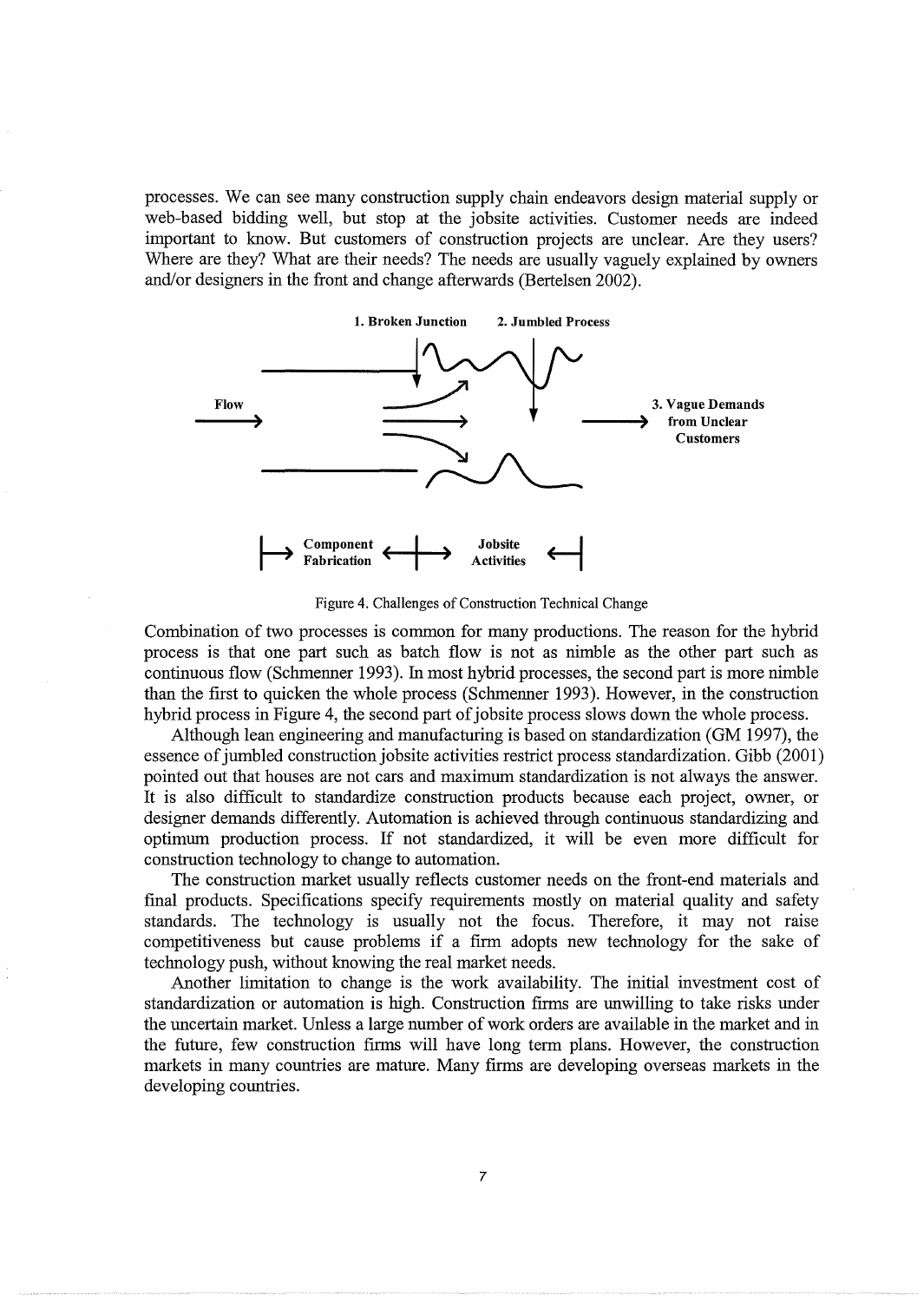## STRATEGY BASED ON CONSTRUCTION TECHNOLOGY

Table 3 compares the technical complexity with product complexity. Although the technical complexity of unit production is low, it demands integral products so the product complexity is high. Since the integral products are created with low mechanization, people working in the process have great discretion (Dubois and Gadde 2002). At the same time the manual integration brings tremendous interaction between people. These distinct features satisfy social needs as well as imply the importance of individual experience and interpersonal skills. In contrast, technical complexity is high and products are simple for mass or continuous production. The repetitive production process and early product planning tend to make people in work feel bored and less challenge.

| in work feel bored and less challenge.  | Table 3. Technical and Product Complexity Comparison |                              |
|-----------------------------------------|------------------------------------------------------|------------------------------|
|                                         | <b>Technical Complexity</b>                          | <b>Product Complexity</b>    |
| Unit Production                         | Low                                                  | High<br>(Integral Product)   |
| Mass Production                         | Medium                                               | Medium<br>(Components)       |
| <b>Continuous Process</b><br>Production | High                                                 | Low<br>(Dimensional Product) |

Table 3. Technical and Product Complexity Comparison

Every kind of technology has its pros and cons and suitable applications. The appearance of new technology does not mean that the old one is out of date. Lessons from construction technology can be learned by other industries. In the automobile industry, the firms gradually perform only the core tasks and adopt outsourcing. Production systems also change from large-scale plants on pursuing maximum economic scale to small-scale plants in order to be close to customers and response production demands (Economist 2002). In construction, outsourcing (i.e. subcontracting) is widely used and closeness to customers (owners) is common.

Construction should take advantage of the flexibility instead of over-standardizing. Each construction project has distinct characteristics, location, period, and aesthetics demands. These flexibilities do not give up pursuing efficiency and effectiveness. Although it is unlikely to standardize the very end products, their components are possible. In this regard, lessons can be learned from the mass or continuous process productions. Precast construction is an efficiency example. Design for manufacture or constructability is another effectiveness example (Fox et al. 2001).

The ultimate construction products depend largely on the collaboration of project participants and integration of tasks during the construction process (Pefia-Mora and Tamaki 2001). The very techniques needed for the construction industry would be the coordination mechanisms across organizations and participants to integrate construction supply chain activities.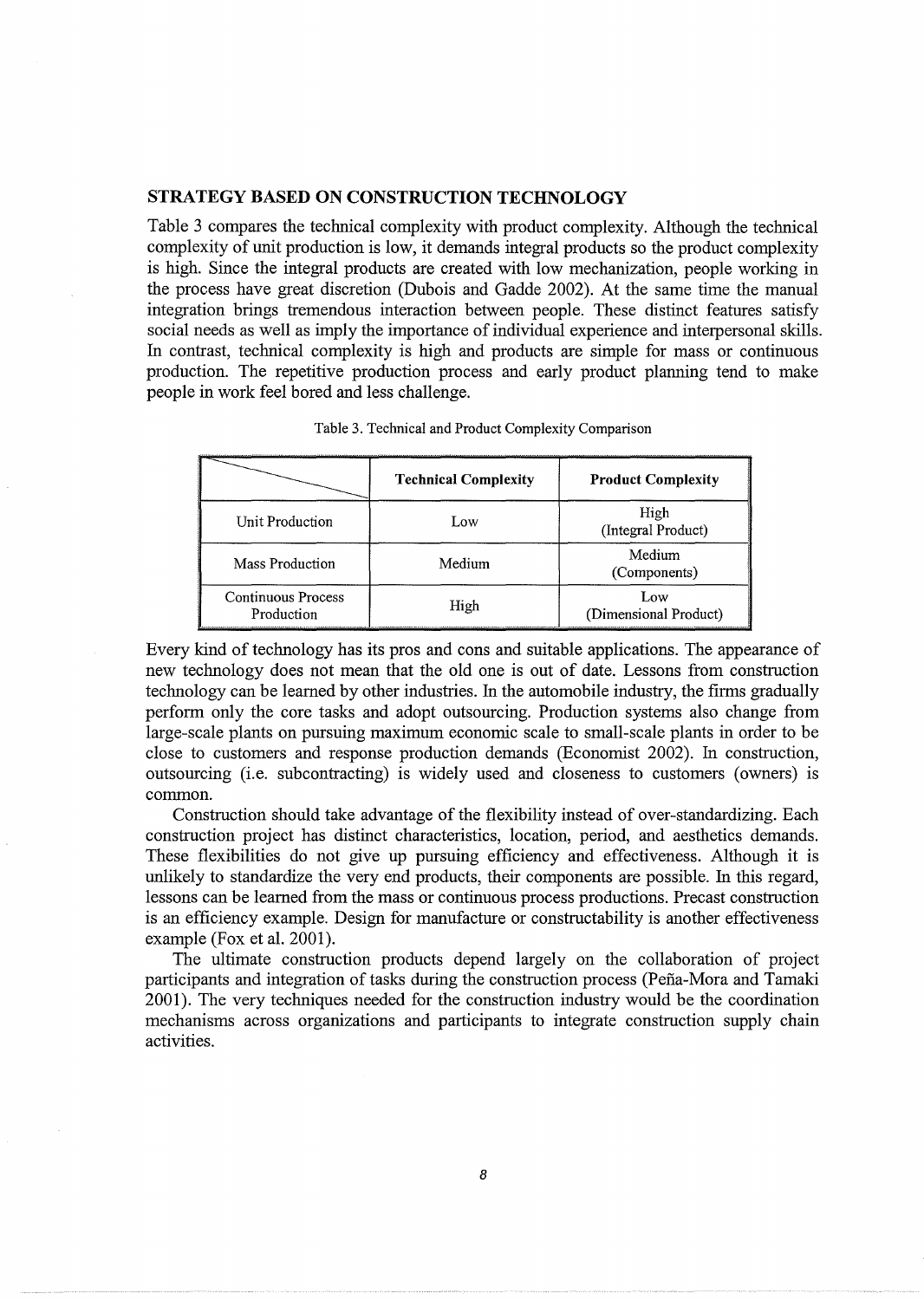## **CONCLUSION**

Construction technology produces products at the same time providing services. It is a kind of unit production and highly customized. Projects are constructed to orders with zero stock. The construction process is highly uncertain and predictability is low. Although technical complexity is low with the production system, it can make the highly complicated products. Many intermediate products are created and integrated by human operators with low mechanization, standardization, and automation.

Limitations should be considered when pursuing construction technical change. It should be out of market pull driven by customer needs; address standardization of construction components only; and base on market work availability. The advantages of construction technology include zero stock, high flexibility, and satisfactory social needs. With these advantages appreciated, the construction industry should pursue the integration improvement of construction jobsite activities.

Construction automation had been promoted to advance production efficiency for past years. Moreover, the issue of electronic business also has been included recently. The automated construction systems are poorly progressed compared with those in the manufacturing industry. It may largely be limited by the nature of construction technology. Thus, we should understand and examine the construction technology fundamentally before pushing successive construction automation and e-construction programs.

#### **ACKNOWLEDGEMENTS**

The authors gratefully acknowledge the National Science Foundation of Taiwan for the research grant of NSC92-2211-E-006-101.

## **REFERENCES**

- Ballard, G. and Howell, G. (1998). "What Kind of Production is Construction?" *Proceedings of IGLC-6,* Guaruja, Brazil.
- Bertelsen, S. (2002). "Bridging the Gaps-Towards A Comprehensive Understanding of Lean Construction." Proceedings of IGLC-10, August, Granmado, Brazil.
- Daft, R. L. (2004). *Organization Theory and Design*. 8<sup>th</sup> edition. South-Western College Publishing, USA.

Dubois, A. and Gadde, L. (2002). "The Construction Industry as a Loosely Coupled System: Implications for Productivity and Innovation." *Constr. Mgmt and Econ.,* 20, 621-631.

Economist (2002). "Special Report: Incredible Shrinking Plants-Car manufacturing." *The Economist.* Vol.362, Issue 8261, 71-73.

Fox, S., Marsh, L. and Cockerham, G. (2001) "Design for Manufacture: a Strategy for Successful Application to Buildings." *Constr. Mgmt and Econ.,* 19, 493-502.

Gibb, A. G. F. (2001). "Standardization and Pre-assembly - Distinguishing Myth from Reality Using Case Study Research." *Constr. Mgmt and Econ.,* 19, 307-315.

GM (1997), "Competitive Advantage." GM's Quarterly Review of Benchmarking and Process Management,  $3<sup>rd</sup>$  Quarter. (http://benchmarking.gm.com/news/ca397.htm)

Howell, G. A. (1999). "What is Lean Construction?" *Proceedings of!GLC-7,* Berkeley, CA.